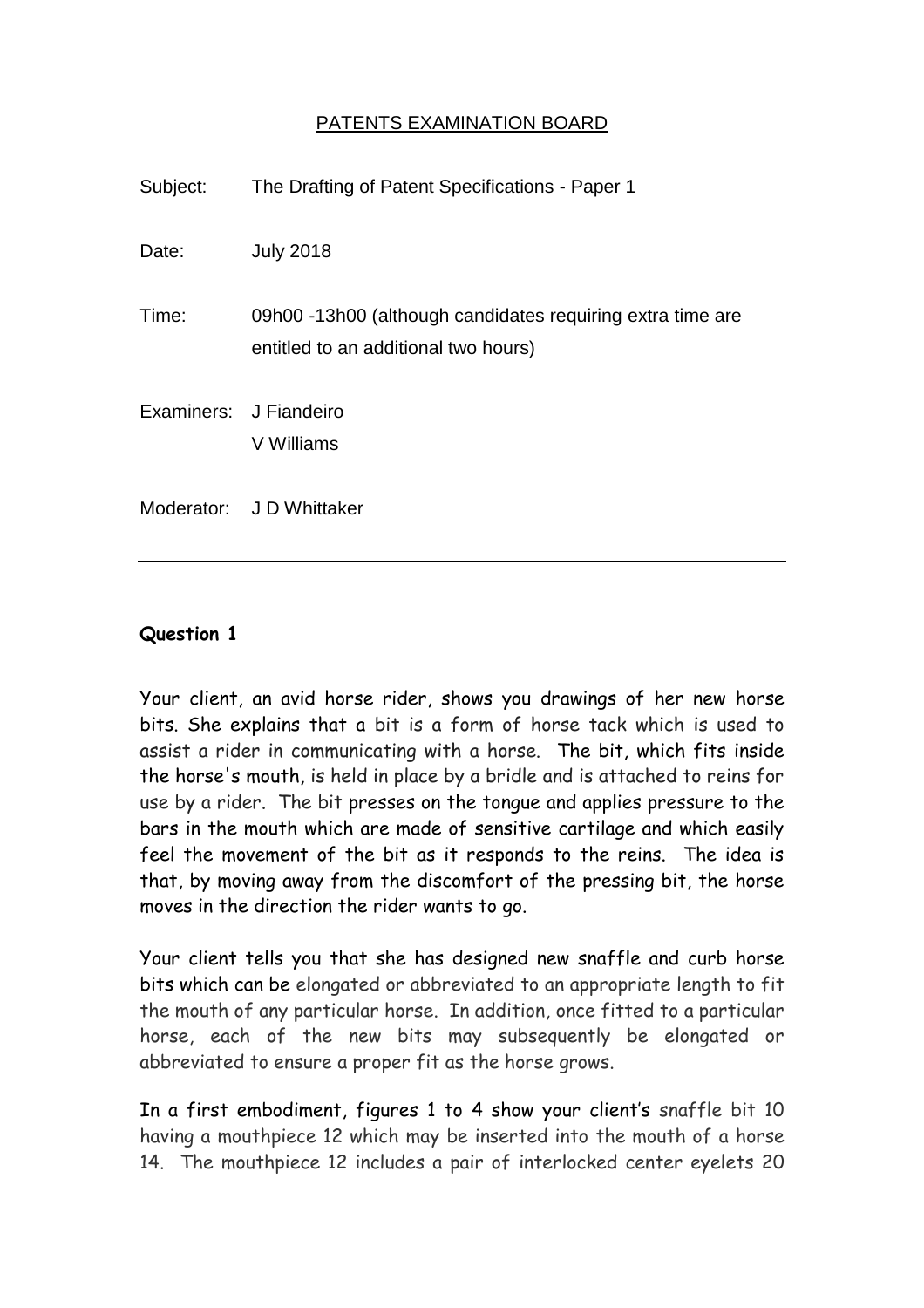and 22 having outwardly extending center shanks 24 and 26 with threaded bores (not shown) for receiving a threaded end 44 of a rod 40. The mouthpiece 12 also includes a pair of outer eyelets 32 and 34 having inwardly extending outer shanks 28 and 30 with threaded bores (not shown) for receiving a threaded end 42 of the rod 40. The threaded ends 42 and 44 are threaded in opposing directions to facilitate accelerated elongation or abbreviation of the mouthpiece 12, in use. Fixing nuts 46 and 48 are provided to fix the center shanks 24, 26 and the outer shanks 28, 30 in postion on the rod 40 when the mouthpiece 12 is of a desired length. The outer eyelets 32 and 34 are connected to bridle rings 36 and 38 which are operable to capture a pair of strap anchors (not shown). The bridle rings 36 and 38 are substantially circular in shape, but could be formed in other shapes such as, for example, a Dshape.

A second embodiment of the invention is shown in figures 5 to 8 in which reference numeral 50 designates a new curb horse bit. This bit has a mouthpiece 52 which includes a center shank 54 defining a central curved port area 56. The center shank 54 includes threaded bores (not shown) at respectively opposed ends thereof which are operable to receive the threaded end 44 of a rod 40 (see figure 8). As can be seen in figures 6 and 8, a pair of connectors 58 and 60 also have threaded bores (not shown) therein for receiving the threaded end 42 of the rod 40. As was the case in the first embodiment, fixing nuts 46 and 48 are provided to fix the centre shank 54 and the connectors 58 and 60 in position on the rod 40 when the mouthpiece 52 is of a desired length. A pair of strap anchors, illustrated in this embodiment as a pair of side arms 62 and 64, are captured upon respective connectors 58 and 60 by a pair of spherical nuts 66 and 68 which engage threads 70 on each of the connectors 58 and 60. Each of the side arms 62 and 64 has a plurality of apertures 72 which facilitate a connection of reins and other straps to the curb horse bit 50.

You are required to identify the inventive feature(s) of the invention, and to draft up to three claims to protect the invention.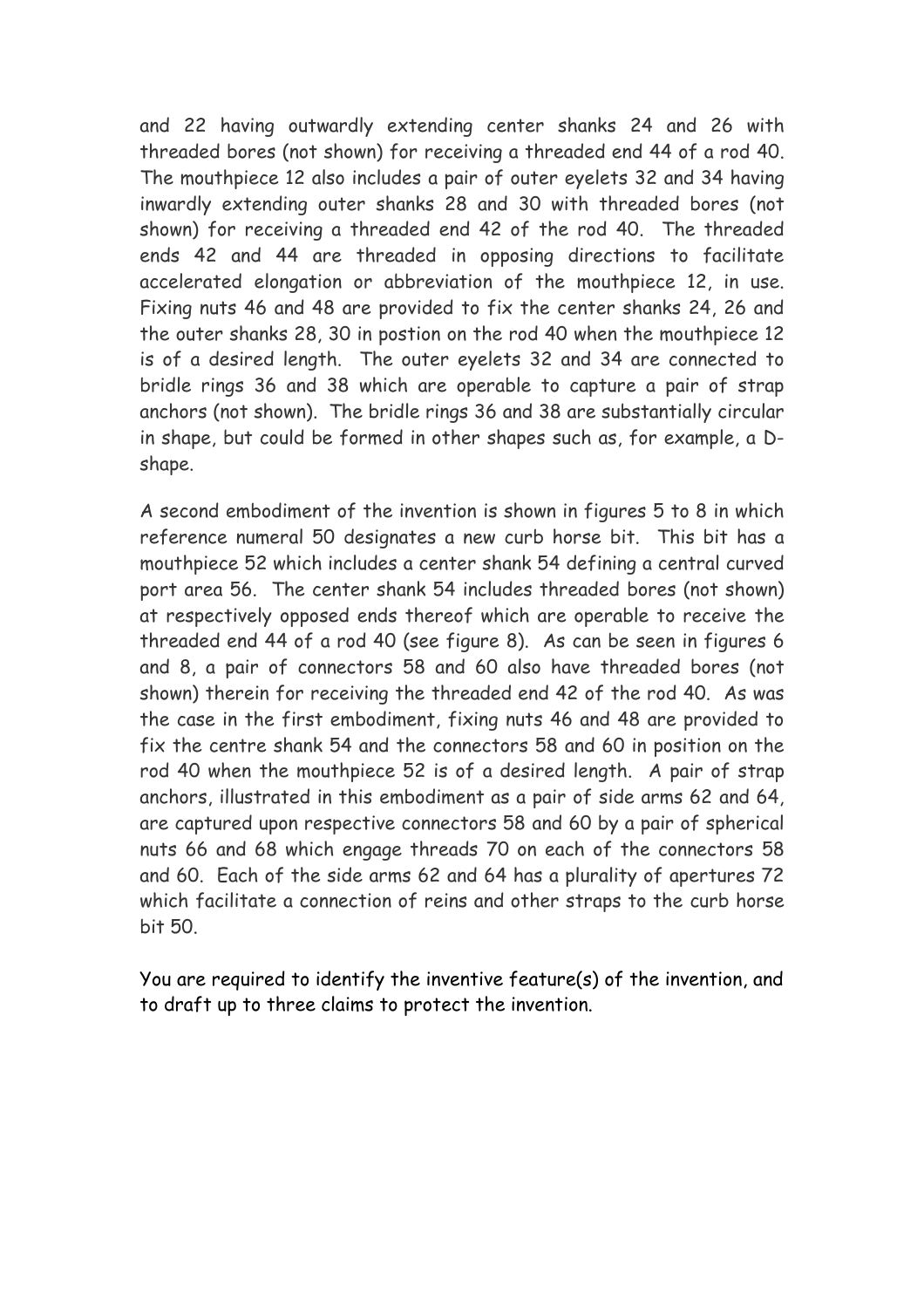$FIG. 1$ 



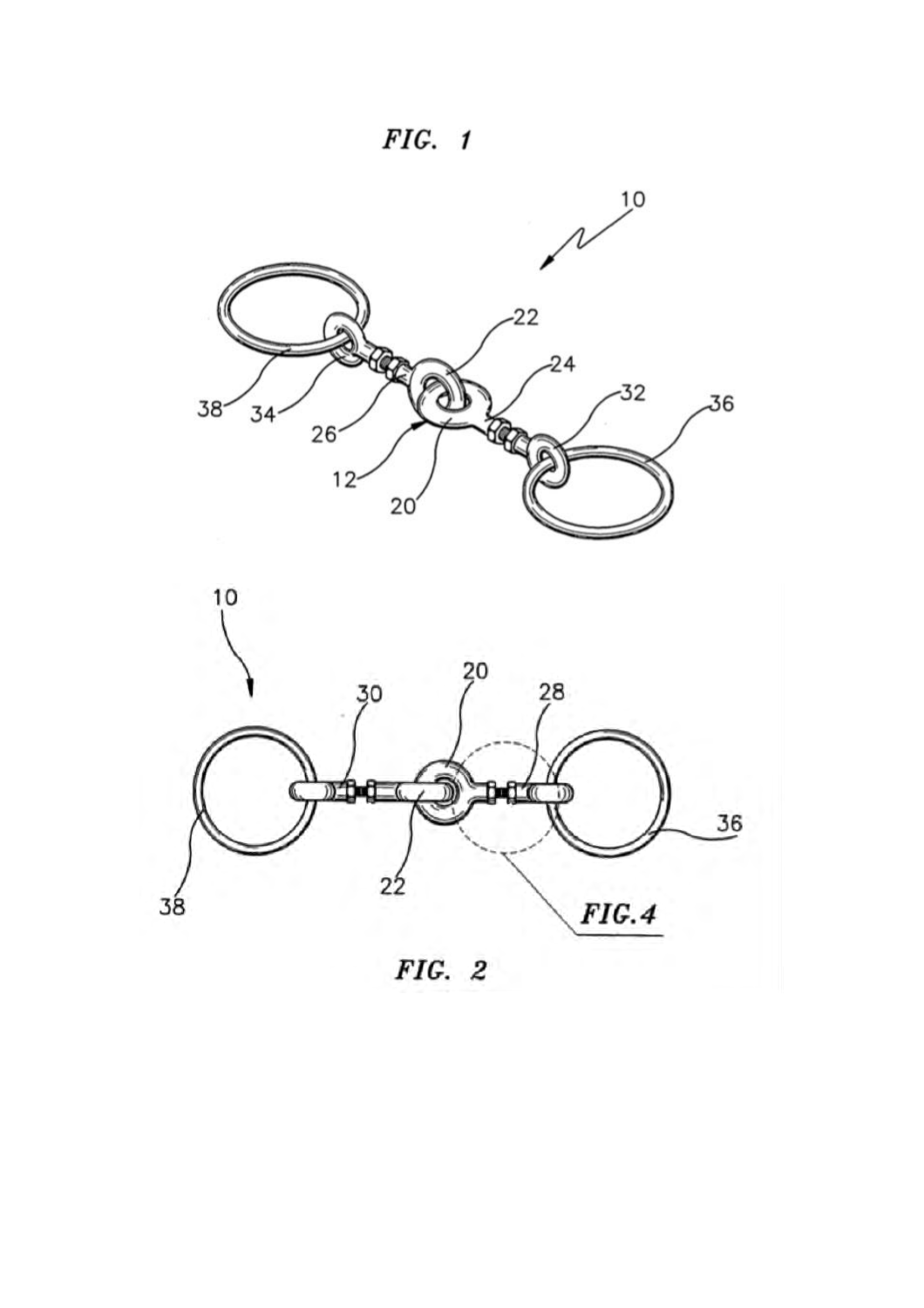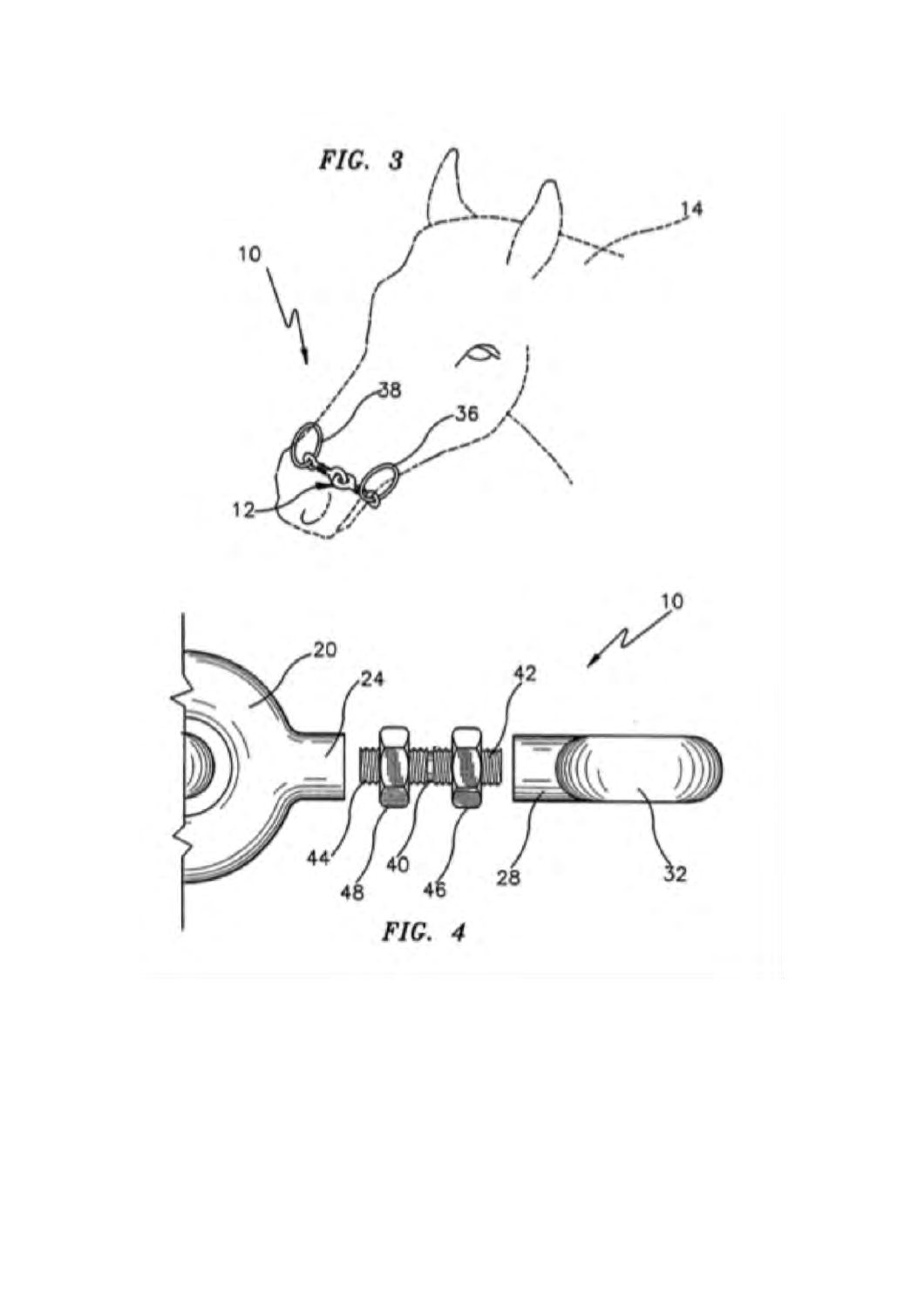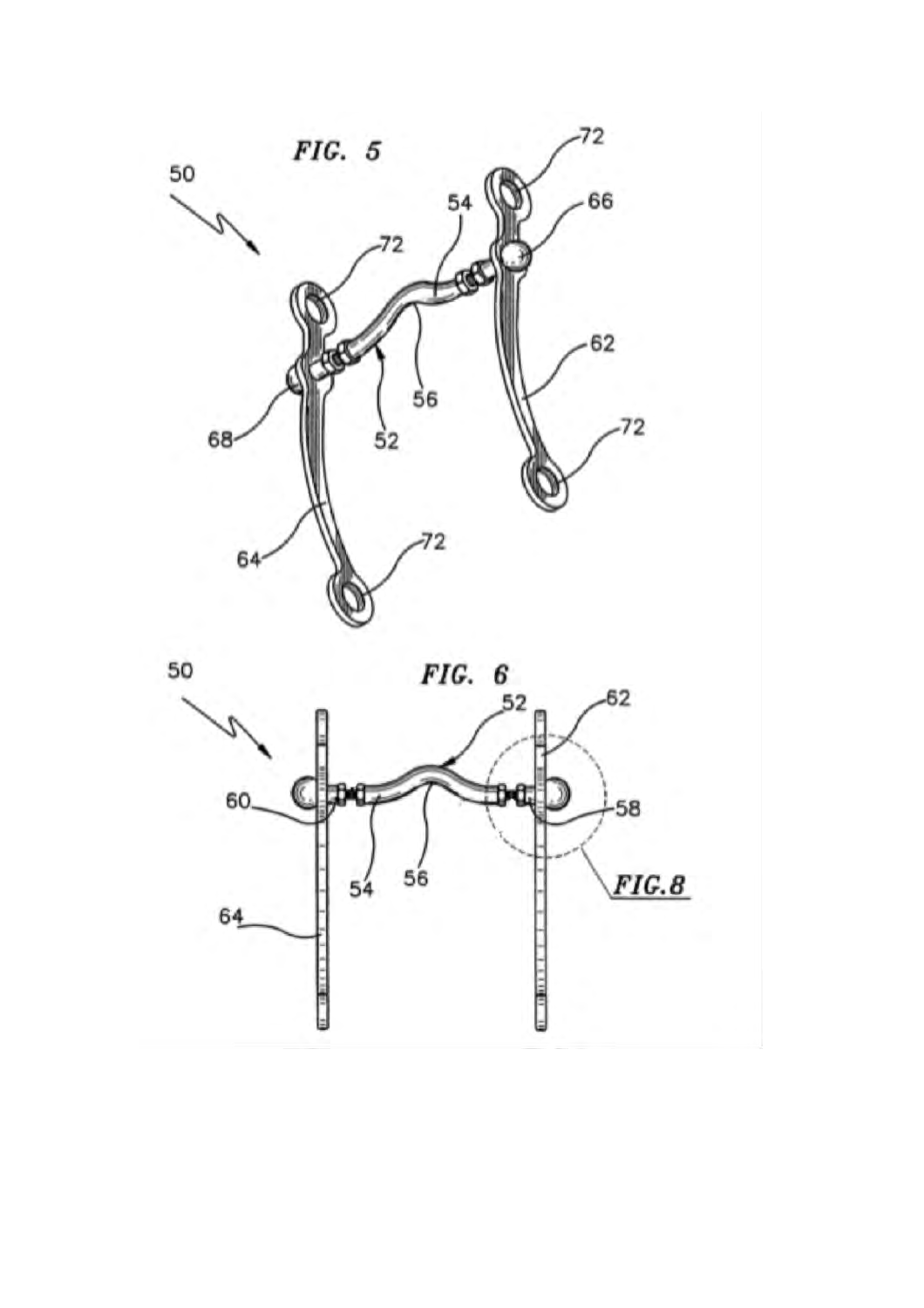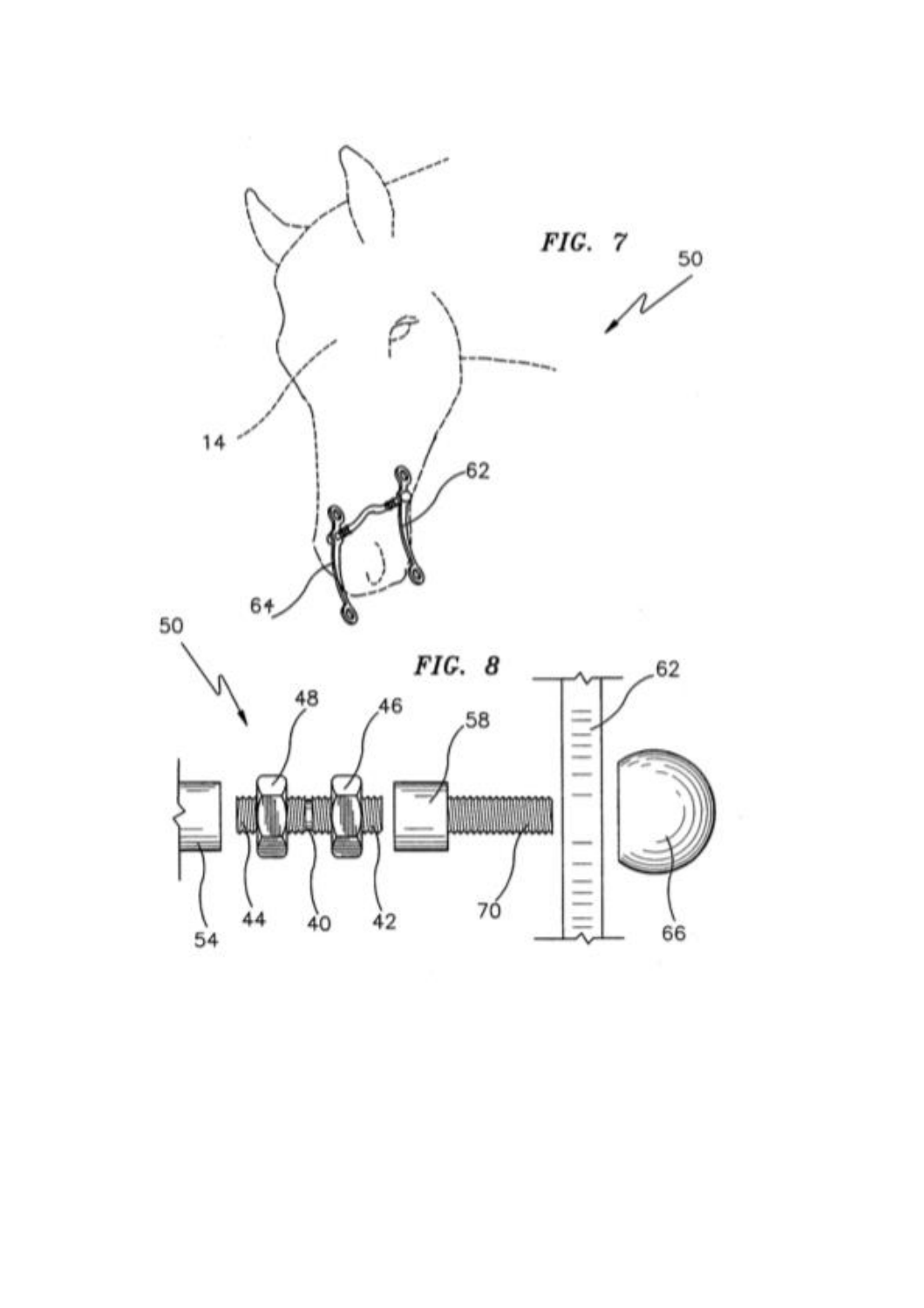## **Question 2**

Continuing with the horse theme, your client shows you some sketches of her new 'running' martingale which she has invented for her polo ponies to keep their heads down when playing polo. She explains to you that whilst 'standing' martingales are used to train polo ponies to keep their heads down, they are not allowed in polo competitions. Knowing that you are not a 'horsey' person, she patiently describes what a standing martingale is and how it works using the photograph below.



In essence the standing martingale shown above comprises a strap that extends between and attaches a nose band of a bridle to a saddle girth. In practice, the strap is lengthened or shortened so that, when threaded through the horse's throat latch which fits around or is looped around the horse's neck, the strap is held lightly in tension when the horse's head is in a neutral position as shown in the photo. Typically, standing martingales are used for horses that invert and toss their heads about. One of the great advantages of the standing martingale is that it is a self-correcting device that is activated by the horse, i.e. a passive device in the sense that, once the "correction" is made, the standing martingale no longer has any influence. However, a problem with the standing martingale is that it is very restrictive and cannot be easily loosened, which makes it dangerous if a horse falls or catches a leg. Consequently, and for this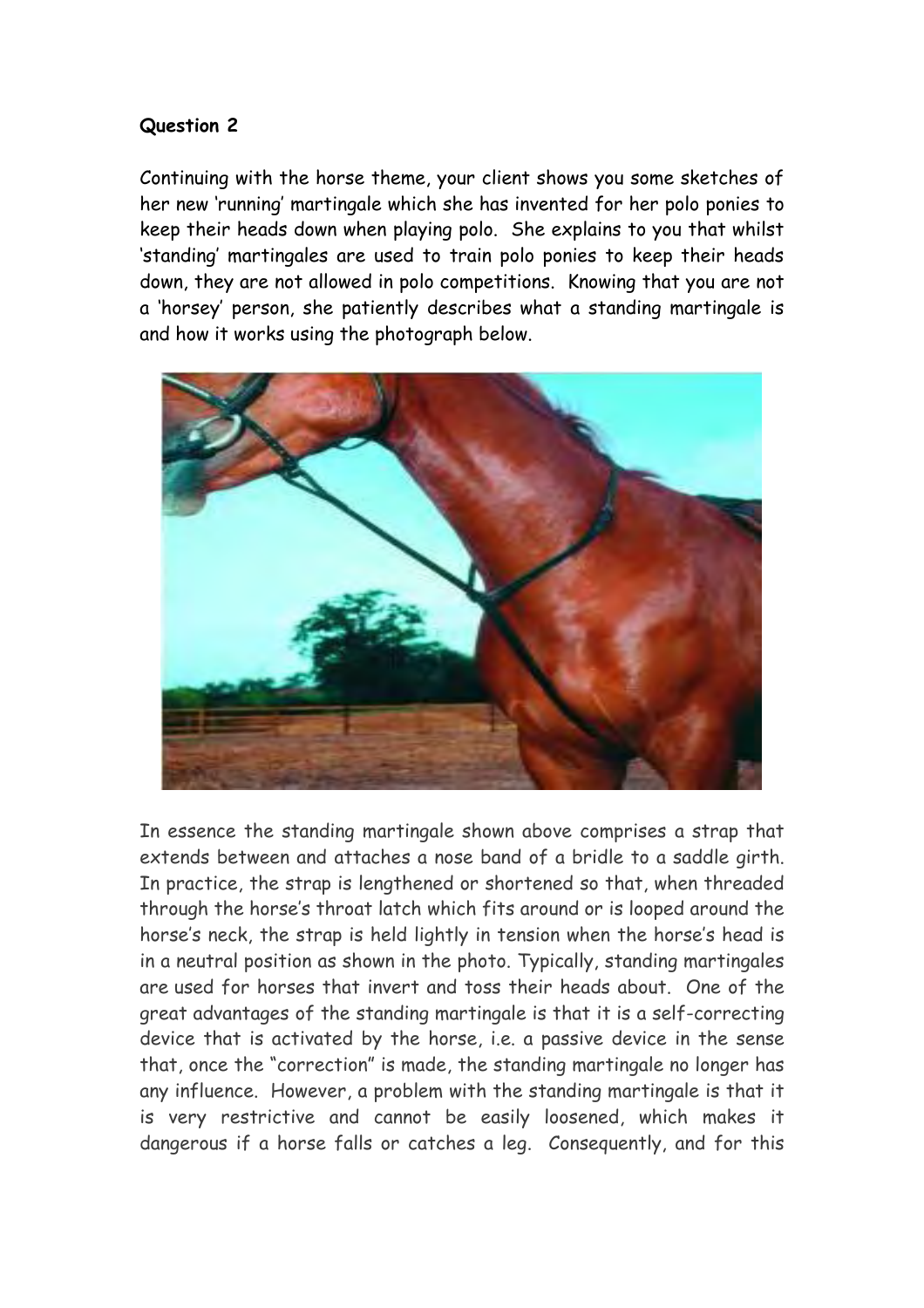reason alone, standing martingales are not allowed in polo competition circumstances.

Turning to her sketches marked Figures 1 to 3, client's new 'running' martingale is comprised of a generally bifurcated breast-strap 'C' (figure 3) having pulleys 'b2' at its bifurcated ends 'C3'.The pulleys 'b2' allow rolling interconnection between the reins 'd' on either side of a nose-band 'a5' of *a* conventional, bitless polo pony bridle and the bifurcated ends 'C3' which are located below the nose-band 'a5', to prevent the horse from raising its head too high in use*.* The martingale further includes a supplemental strap 'f' for interconnecting a girth 'e' and the breast-strap 'C'. In particular, the supplemental strap 'f' is connected at one of its ends to the breast-strap 'C' via a buckle 'f2', and is connected at its other end to the girth 'e', when passed back onto itself to form a loop 'f3' around the girth 'e', via another buckle 'f2'. Although not essential, the supplemental strap 'f' may also include a looped neck portion or throat latch 'f5' which is hung around the neck of the horse and which serves to provide further support for the breast-strap 'C'.

For completeness, the headstall comprises side members 'a', a back headband 'a2', a front head-band *'*a3', a throat latch or strap *'*a4' and the noseband 'a5'. The side members 'a' are connected with the nose-band *'*a5' at 'a6' in any desired manner.

You are required to identify the inventive feature(s) of the invention, and to draft up to three claims to protect the invention.